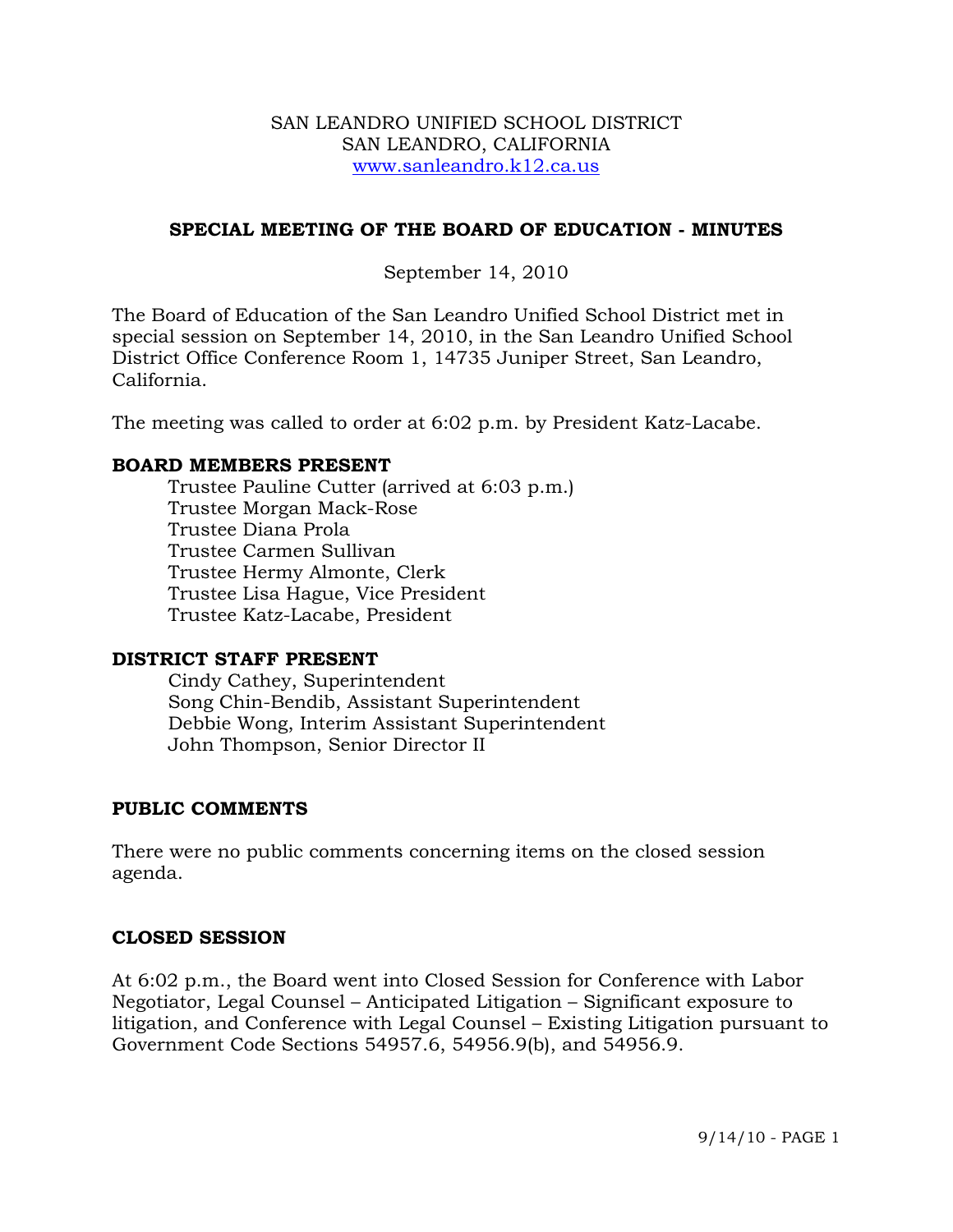The Board returned to open session at 7:03 p.m. with the Pledge of Allegiance to the Flag. President Katz-Lacabe said that the Board had been in closed session where no action was taken.

# **PRESENTATION**

# 2009/2010 Unaudited Actuals

Assistant Superintendent for Business Services Song Chin-Bendib presented the 2009-2010 Unaudited Actuals, which included the documentation of all fiscal transactions of the District and presented the District's financial position for the period July 1, 2009, through June 30, 2010. It included detailed summary information for the General Fund and all other funds in the District including Adult Education, Cafeteria, Deferred Maintenance, Special Reserves, Building, Measure B, Capital Facilities, County (State) School Facilities, Bond Redemption and Self- Insurance.

The 2009-10 Unaudited Actuals Unrestricted General Fund ending fund balance as reported in the Standardized Account Structure (SACS) report is \$5,537,799 which includes \$1,547,905 Tier III ending fund balances The details for the increase from the 2009-10 Second Interim projected balances were also part of the presentation.

Highlights included:

- Second Interim projected balance in March 23, 2010 \$1,182,851
- 2009-2010 Unaudited Actuals: September 14, 2010 \$2,219,143
- 2010-2011 Adopted Budget positive fund balance: \$950,408
- 2011-2012 Projected fund balance: \$145,739
- 2012-2013 Anticipated negative balance: \$2,294,208

Assistant Superintendent Chin-Bendib explained that the \$1,036,292 increase from the 2nd Interim projected balances was savings realized by the District in the areas of proactive decisions (33%), unanticipated revenues (34%), cost savings such as travel and conference, copiers, site discretionary funds, crossing guards, and legal fees, as well as no increase in salary for the new Superintendent (she donated her increase to the District) and miscellaneous expenditures (33%).

The Board asked clarifying questions regarding the information presented, including the 3% reserve increases in 2011-12 and 2012-13 school year, and the use of undesignated funds (cushion) in other funds, which was addressed by staff.

Assistant Superintendent Chin-Bendib updated the Board on the Federal Jobs Bill, reporting that the District was projected to have one-time entitlement of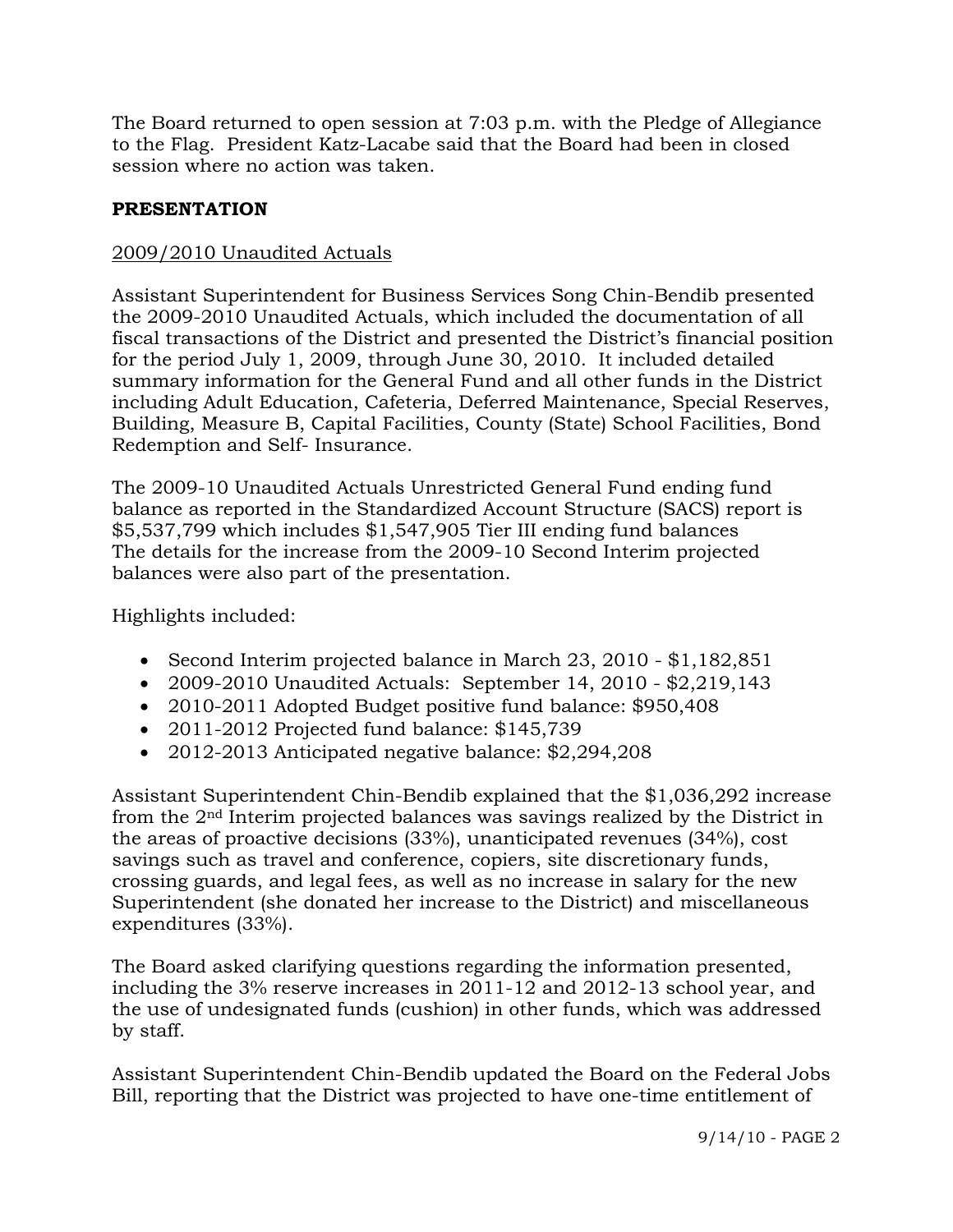\$1,622,984 with 90% (\$1,460,686) to be released by the end of September 2010, and the balance to be evaluated by the state in July 2011 based on the Second Principal Apportionment. This information, along with other budget related issues will be presented to the Budget Advisory Committee when they meet on Wednesday, September 22, 2010, 3:30-5:30 p.m. and the Finance Committee on Tuesday, September 28, 2010, at 6 p.m. Staff will provide an update of those meetings, along with a presentation at the October 5, 2010, Board meeting.

# **ACTION**

### Business Services

### 4.1-A 2009-2010 Unaudited Actuals

Responding to Trustee Katz-Lacabe regarding the inclusion of the Arts Education Center operating costs in the budget, staff noted that with the exception of custodial costs, other areas and staffing have not yet been identified.

On a motion made by Trustee Cutter and seconded by Trustee Hague, the Board approved the consent items, by a 7-0 vote.

# 4.2-A Resolution #10-58 2009/2010 Gann Limit

On a motion made by Trustee Hague and seconded by Trustee Almonte, the Board approved the consent items, by a 7-0 vote.

# **CONSENT ITEMS**

#### Educational Services

3.1-C Contract between San Leandro Unified School District and Performance Fact, Inc. for Principal Leadership Development for 2010-11

> On a motion made by Trustee Cutter and seconded by Trustee Sullivan, the Board approved the contract between San Leandro Unified School District and Performance Fact, Inc. for Principal Leadership Development for 2010-11, by a 7-0 vote.

# **ACTION**

#### Human Resources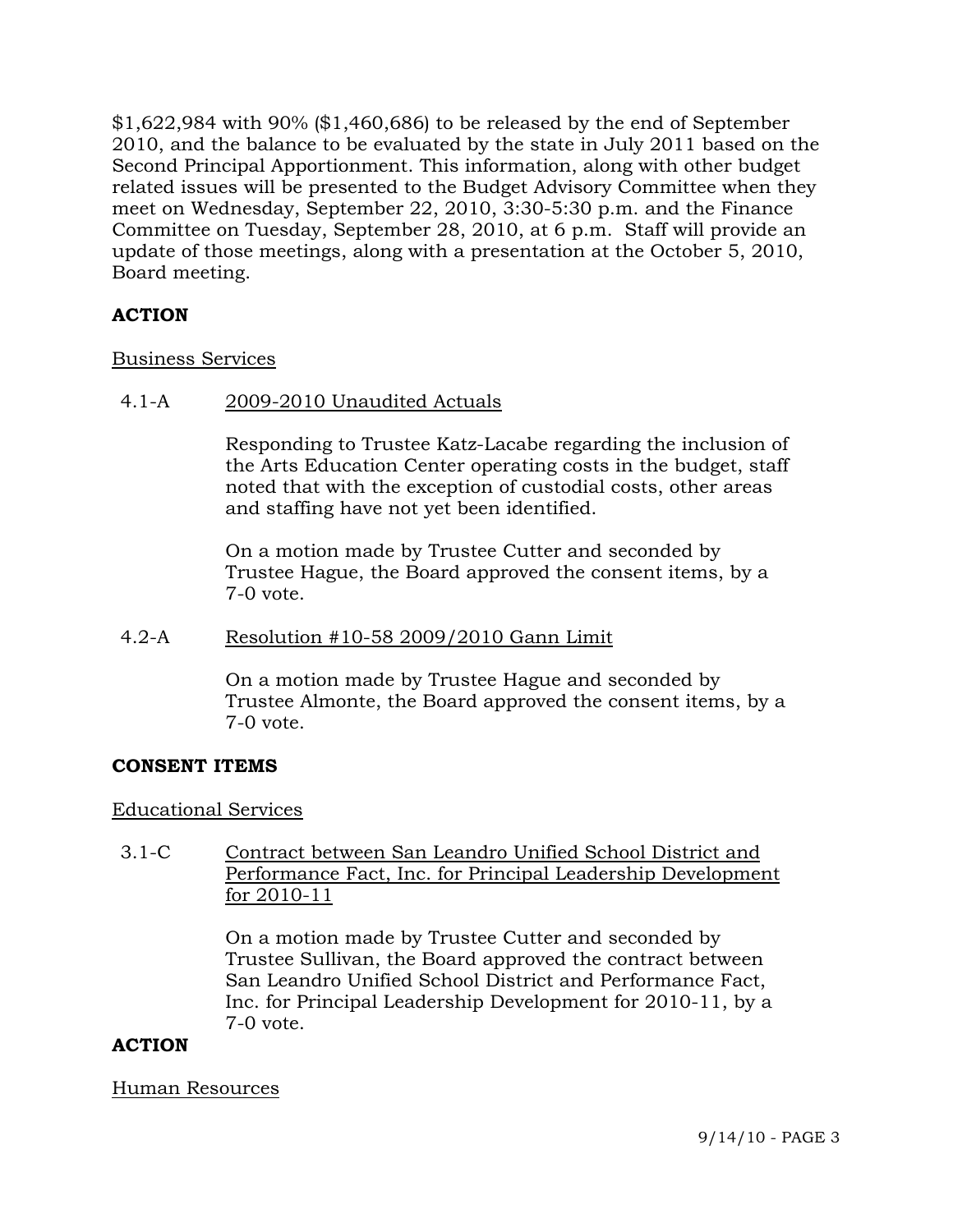2.1-A Verification of Catastrophic Illness and the Transfer of Sick Leave Credits

> The Board commended staff for bringing this very important request forward for consideration.

On a motion made by Trustee Cutter and seconded by Trustee Hague, the Board approved verification of the catastrophic nature of an employee's illness and approved the transfer of sick leave credits from management employees, by a 7-0 vote.

### **PUBLIC COMMENTS**

None

# **BOARD MEMBER COMMENTS**

- Trustee Hague reported that she will be unable to attend the elementary schools' Back-to-School night as she will be attending her own Back-to-School night at her school.
- Trustee Almonte congratulated Superintendent Cathey and staff for the District's gain in API scores.
- Trustee Sullivan commented that she attended the Back-to-School Night at Jefferson.

She commented on Jack Nelson's upcoming run/walk event benefiting the sports programs and asked that something be placed on the District's website acknowledging his efforts. On a related note, Trustee Sullivan drew the Board's attention to "Donors Choose," an online charity where teachers can post classroom project requests on the website. With the lack of funding for materials being experienced by teachers, Trustee Sullivan asked that this be placed on the website, so that the teachers could post their needs, noting that approximately \$1.3M in requests were granted to every teacher who requested money.

Trustee Hague added that one of the teachers at her site was a recipient. Trustee Katz-Lacabe noted that some teachers from Wilson Elementary School have applied, and he has seen previous projects from other schools including Jefferson Elementary School. He also said that he has discussed this with SLTA President Jon Sherr.

 Trustee Mack-Rose commented that as a volunteer in her daughter's Kindergarten class, she was amazed on the challenges that the teachers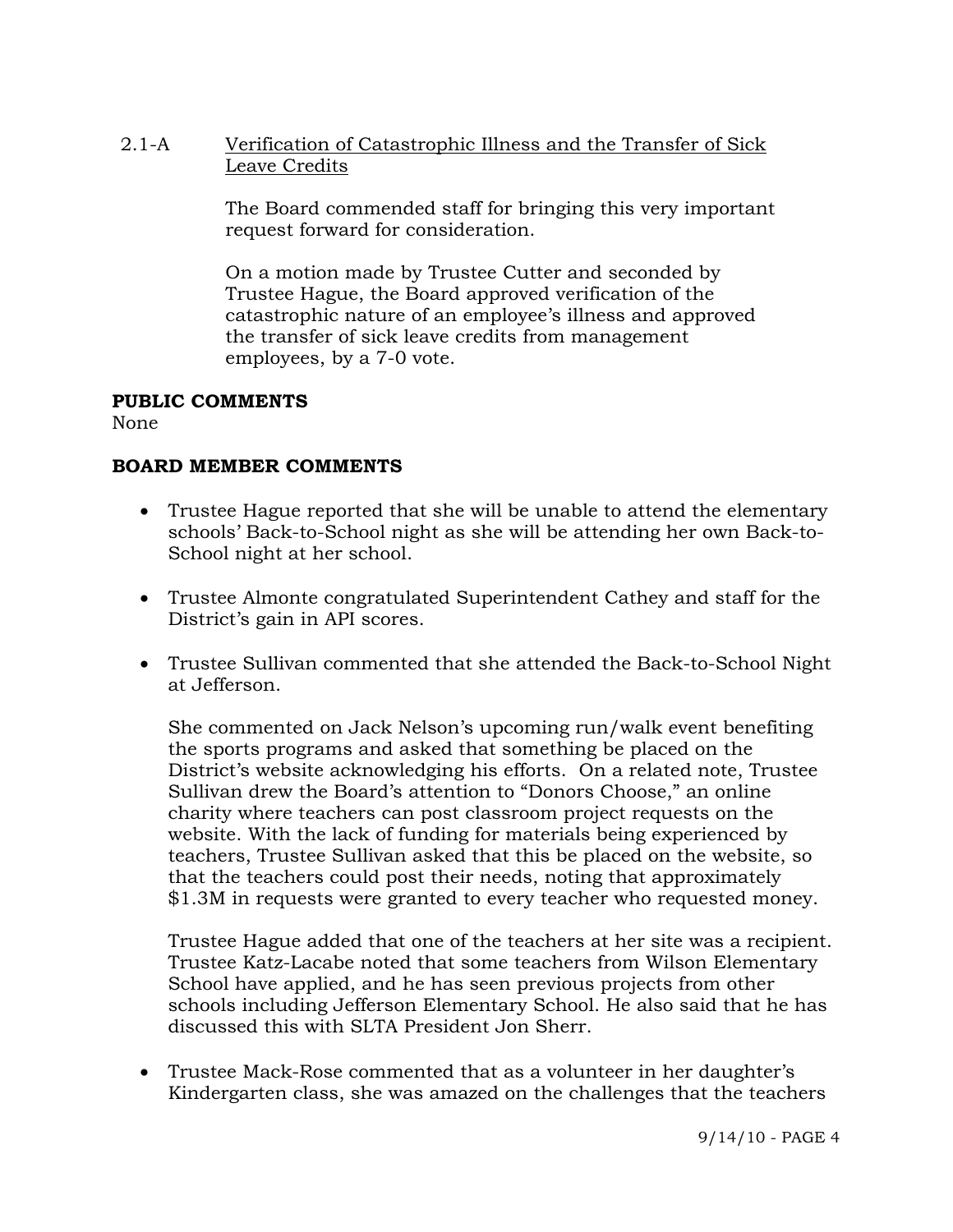- Trustee Cutter commented that a pre-K academy could be offered three or four weeks before the start of school which would assist in transitioning preschoolers to kindergarten.
- Trustee Prola commented that the Mayor attended a recent meeting in Berkeley and learned that number of high schools are developing Green Academies. The Mayor will pass on the information to the Superintendent.

The City's Measure Z ballot measure is moving forward. She asked that a resolution be agendized in support of their measure. Trustee Katz-Lacabe noted that a resolution to support the measure would appear on the next board meeting agenda.

She attended Jefferson Elementary School's Back-to-School Night.

Trustee Prola also reported that she spoke with Jack Nelson and was told that the students may participate in a "Season of Service", which was so successful last year, noting that she would like to see those students recognized at the Jefferson Awards.

The Operation Engineers No.3 made a donation to the Bond campaign.

On September 18, volunteers, with the support of KaBoom! a national non-profit, will build the new playground structure at Toyan Park. Anyone interested is invited to come and help.

 Trustee Katz-Lacabe announced that the San Leandro Education Foundation (SLED) fundraiser and premier of the film "Race to Nowhere" will be screened at the Bal Theatre, Monday, September 20, 7 p.m., adding that the film was partially filmed at Roosevelt Elementary School and the film's writer and cinematographer was a student of San Leandro Unified.

He also noted the passing of Durland Skinner, a long time music teacher, and asked that the meeting be adjourned in his memory. Superintendent Cathey noted that the flags would be lowered to half staff tomorrow.